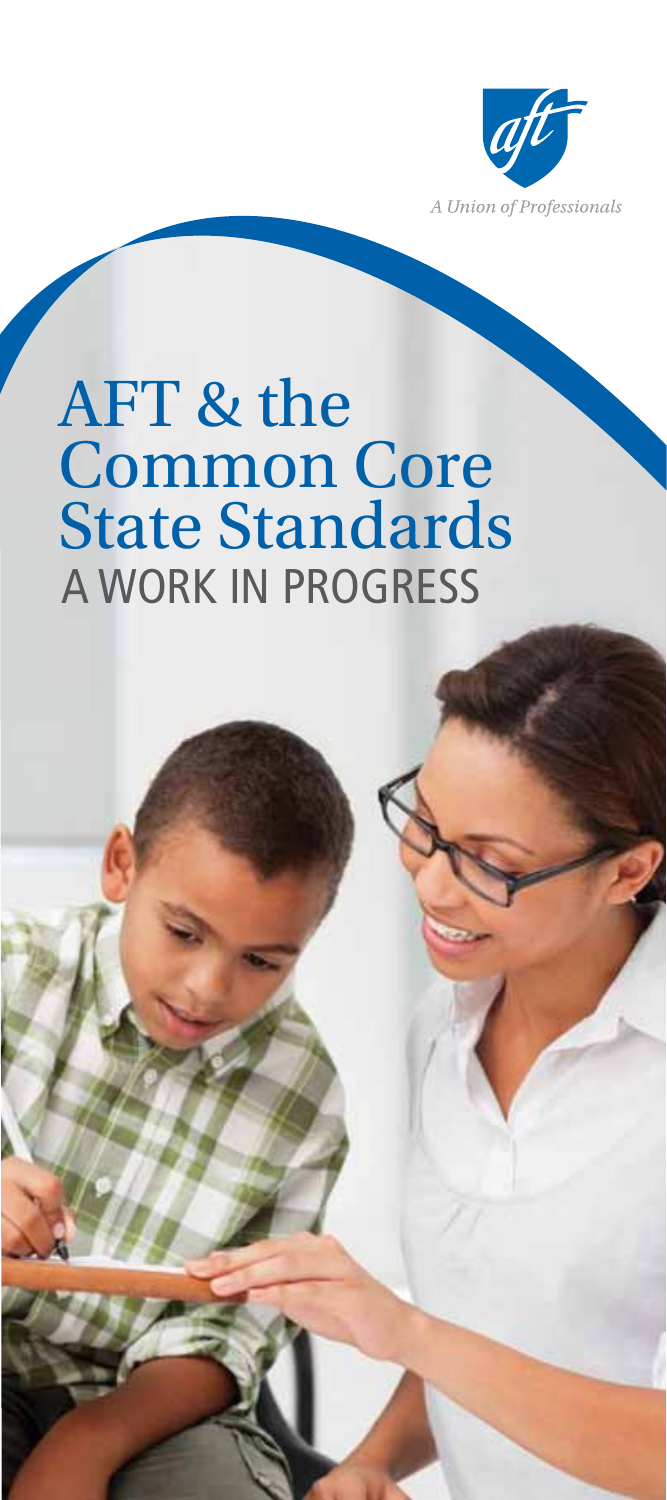### **Background on the Common Core State Standards Initiative**

In June 2010, the Common Core State Standards Initiative, led by the National Governors Association and the Council of Chief State School Officers, released the Common Core State Standards (CCSS) for mathematics and English language arts and literacy in history/social studies, science and technology. These standards were adopted by 45 states, the District of Columbia, four territories and the Department of Defense Education Activity.

#### **Ad Hoc Committee**

The AFT believes that, if implemented carefully and with the needed supports and resources, these new standards will help improve education for all students. In 2010, president Randi Weingarten created the AFT Ad Hoc Committee on Standards Rollout to initiate an action plan so that all levels of the union—and our partners at the local, state and national levels—can ensure that the CCSS are implemented as part of a comprehensive standards-based system. This committee, which consisted of AFT state and local presidents, higher education representatives, state education issues coordinators and classroom teachers, met with the writers of the standards, representatives of the Partnership for Assessment of Readiness for College and Careers (PARCC), members of the Smarter Balanced Assessment Consortium and other experts to develop recommendations for the appropriate rollout of the standards. These recommendations, which were adopted as an AFT resolution on May 19, 2011, are divided into six broad categories:

Standards Design**—**the AFT's commitment to ensuring the continued involvement of

teachers, as well as commitment to advocate for the early consideration of all students in the development process of standards and other supporting materials;

Shift in Culture**—**a call for a shift away from excessive testing and test preparation and a *joint* effort to develop a high-quality, focused and coherent system;

Curriculum**—**options of rich curricula that serve as thoughtful guides to help teachers use their repertoire of skills to ensure students master the required content;

Professional Development—support, time and resources for appropriate professional development for school, district and state administrators, teachers and other classroom staff;

Instructional Tools, Time and Resources appropriate instructional materials and resources, including model lesson plans, original text materials and exemplars of model instructional strategies; innovative use of and equitable access to modern technology for all students; and time for teachers to learn and collaborate; and

Assessments**—**high-quality, aligned, appropriate, timely assessments that are not used excessively or punitively.

### **AFT Teacher Involvement in the Development and Implementation of CCSS**

The CCSS is an effort that has been supported by the American Federation of Teachers, beginning with reviews of the College and Career Readiness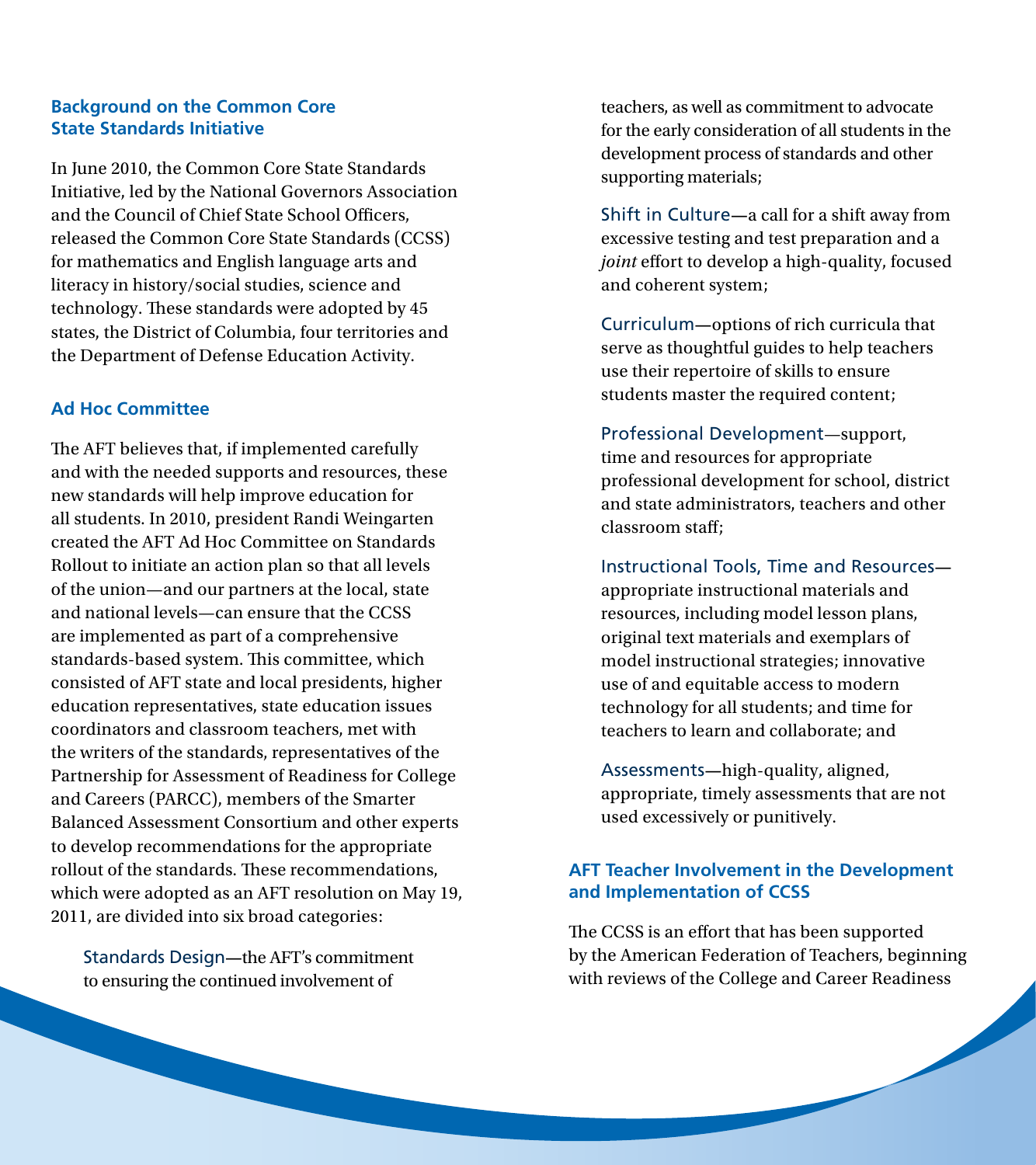Standards (the first step in the development process of the CCSS) to the release of the final grade-bygrade standards in June 2010. The AFT gathered a team of 30 teachers from around the nation to work collectively to bring judgment and realworld classroom experience to bear in drafts of the standards before they were released for public review.

# **Teachers Continue to Be Involved in the Process of Refining and Providing Feedback on Resources and Supports for Implementation of the CCSS**

English language arts (ELA) and mathematics teachers have been engaged in developing additional resources for CCSS implementation in the areas of unit development and resource alignment, the videotaping of CCSS lessons and the development of parent letters.

ELA and math teachers also reviewed and provided feedback on Student Achievement Partners Evidence Guides for ELA and Mathematics. These guides are designed to provide concrete examples of what the CCSS shifts for English language arts and literacy as well as mathematics look like in daily instructional planning and practice. It is designed as a developmental tool for teachers and those who support teachers.

With strong input from teachers, *Assessing Alignment to the Common Core State Standards A Curriculum Review Tool for English Language Arts*  and *Mathematics* were developed. These documents provide guidance in the review and development of curriculum and instructional resources, which facilitates real and significant improvements in teaching and learning.

In addition, the AFT Innovation Fund began soliciting teacher-driven ideas for implementing the Common Core State Standards in 2011. To date, the fund has made grants to union affiliates in Albuquerque, N.M.; Boston; Chicago; Cleveland; Jefferson County, Ala.; and Quincy, Ill. The grants support local and state AFT affiliates as they develop CCSS lessons and units, prepare future teachers to work in Common Core classrooms, and ensure that the needs of particular groups of students, such as English language learners, are met as the standards are taught.

In 2013, the AFT Innovation Fund plans to make a grant that "connects the dots" of teacher evaluation systems and the Common Core, so that teacher evaluation and development systems reinforce the instructional shifts necessary to ensure student learning of the CCSS.

# **AFT Conferences and Workshops for Supporting CCSS Implementation**

In July 2012, labor-management teams from 22 districts nationwide convened at a CCSS stakeholders conference. Attendees were able to hear from practitioners on topics such as ways to engage the community, CCSS and English language learners, ELA and mathematics implementation strategies, assessment updates and additional ways to create work plans for district implementation.

In November 2012, labor and management teams gathered again for a "connecting the dots" conference. Attendees learned about aligning teacher development and evaluation and CCSS, using feedback within CCSS instruction, CCSS implications for instructional practice and tools for aligning lessons, units and curriculum to the CCSS.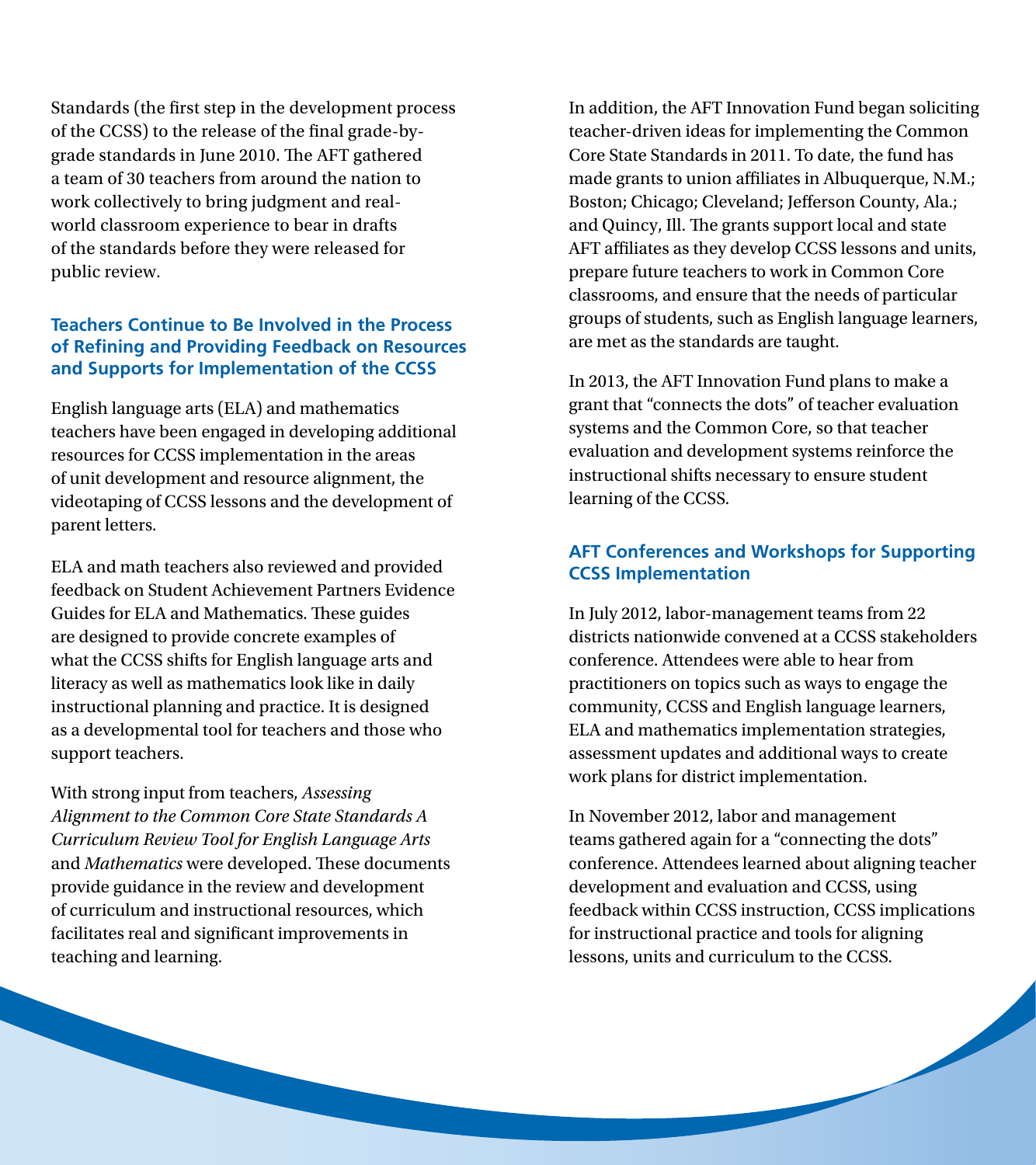In January 2013, some 135 participants from both labor and management convened for a Center for School Improvement Leadership Conference focusing on team building and strategies for school improvement. "Table talk" sessions provided opportunities for attendees to discuss the CCSS, teacher development and evaluation, community schools, Share My Lesson, and the AFT's professional development offerings.

The AFT Educational Issues Department provides courses that also support quality implementation of the Common Core standards. For example, English language arts and mathematics courses are aligned to the CCSS and will be offered in summer 2013. The "Modules on Writing in the Common Core" course is under development. Additionally, the AFT continues to provide on-site technical assistance to locals as requested.

#### **Online Resources on the Common Core State Standards**

#### Share My Lesson

Share My Lesson is a place where educators can come together to create and share their very best teaching resources. Developed by teachers, for teachers, this



free platform gives access to high-quality teaching resources and provides an online community where teachers can collaborate with, encourage and inspire one another. Share My Lesson's Common Core Information Center is dedicated to all aspects of the Common Core from identifying aligned resources to illustrating instructional strategies to providing the latest news about implementation. Share My Lesson was developed by the American Federation of Teachers

and TES Connect, the largest network of teachers in the world. Everything can be accessed for free at **www.sharemylesson.com**.

#### Colorín Colorado

The resource section on Colorín Colorado, a project of WETA and supported by AFT, offers information to educators and parents about what the new standards will mean for English language Learners (ELLs). The Common Core State Standards and English Language

Learners webpage provides a compilation of CCSS materials focused on ELLs; these resources continue to fill a void because most standards-related material lacks information specific to ELLs. The materials include video interviews with



experts and practitioners, informational guides, a blog, ideas for lesson plans, and more. The Colorín Colorado team regularly engages with educators, researchers and policymakers regarding news from the field. Visit **www.colorincolorado.org/educators/commoncore** for more information.

#### **AFT Partners**

- Student Achievement Partners in collaboration with Helmsley Charitable Trust
- Parent Teacher Association (PTA)
- The Teaching Channel
- Hunt Institute
- Bill & Melinda Gates Foundation